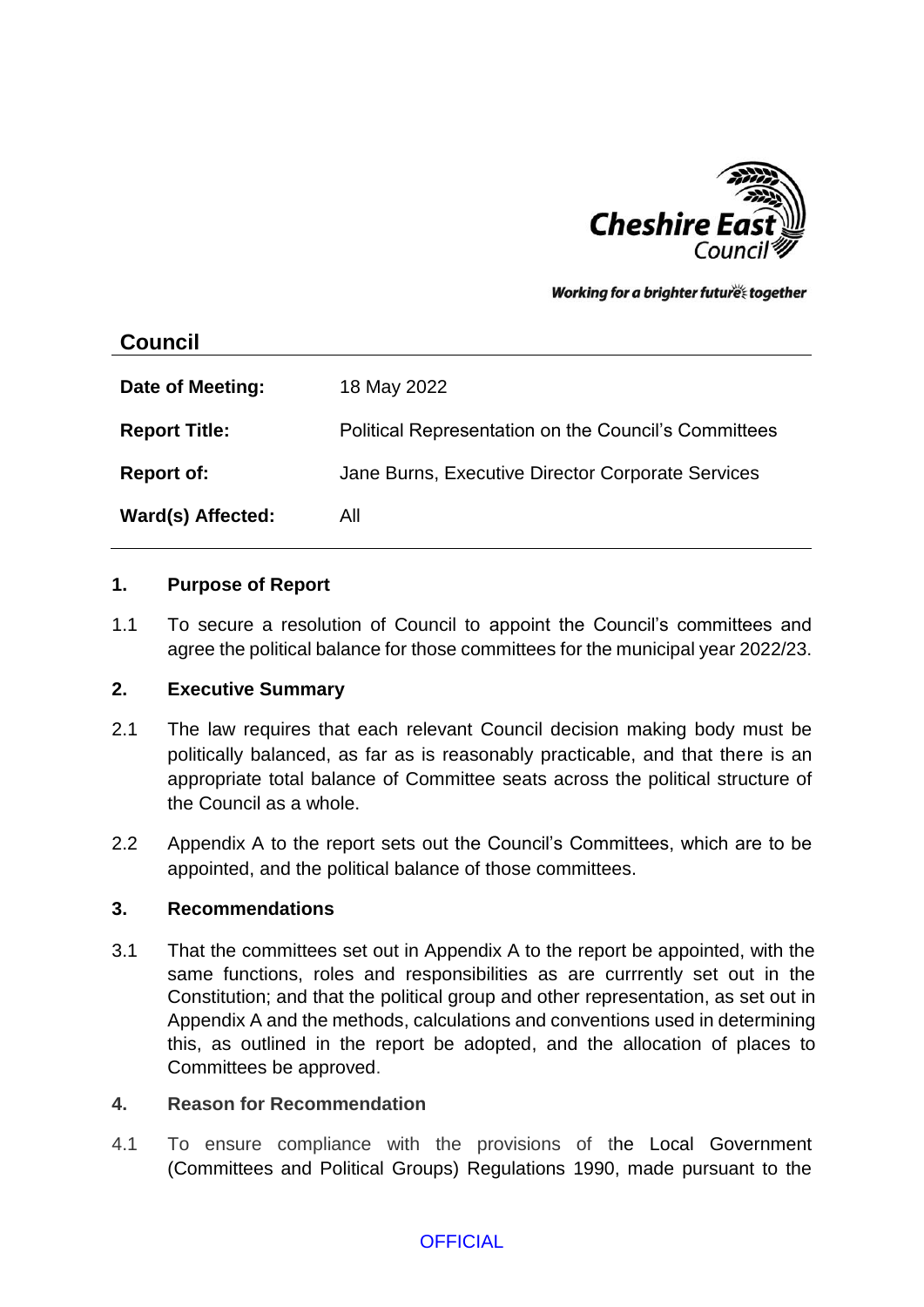Local Government and Housing Act 1989, in respect of the political group representation on a local authority's committees in relation to the overall political composition of the Council

### **5. Other options considered**

5.1 No other options were considered.

### **6. Background**

- 6.1 Appendix A sets out the Council's committees, and the political representation on committees, this being based on the political structure of the Council as a whole.
- 6.2 The proportionalities in the Appendix have been arrived at by the following methods and conventions:
	- applying the relevant percentage to each body
	- rounding up from 0.5 and above, and rounding down below 0.5
	- where rounding up would result in more than one political Group receiving an additional seat, and the total allocation of seats exceeding what is required, the Group having the lowest residual entitlement will not receive an additional seat
	- where the required number of members for a decision making body cannot be achieved using the above methods and calculations, the political group having the largest residual entitlement for that body will be entitled to be awarded the additional place (e.g. if one group is entitled to 4.25 places, and another group is entitled to 1.48 places, the first group will be awarded 4 places on the body in question, and the second group will be awarded 2 places)
	- where two or more political Groups have an identical residual percentage, the agreement of one Group to sacrifice a seat will be observed. Alternatively, the matter will be resolved by the toss of a coin.

## **7. Implications of the Recommendations**

### **7.1 Legal Implications**

7.1.1 The Local Government (Committees and Political Groups) Regulations 1990, made pursuant to the Local Government and Housing Act 1989, make provisions in respect of the political group representation on a local authority's committees in relation to the overall political composition of the Council. The legislation applies to overview and scrutiny committees and the decisionmaking committees and sub committees of the Council.

**OFFICIAL**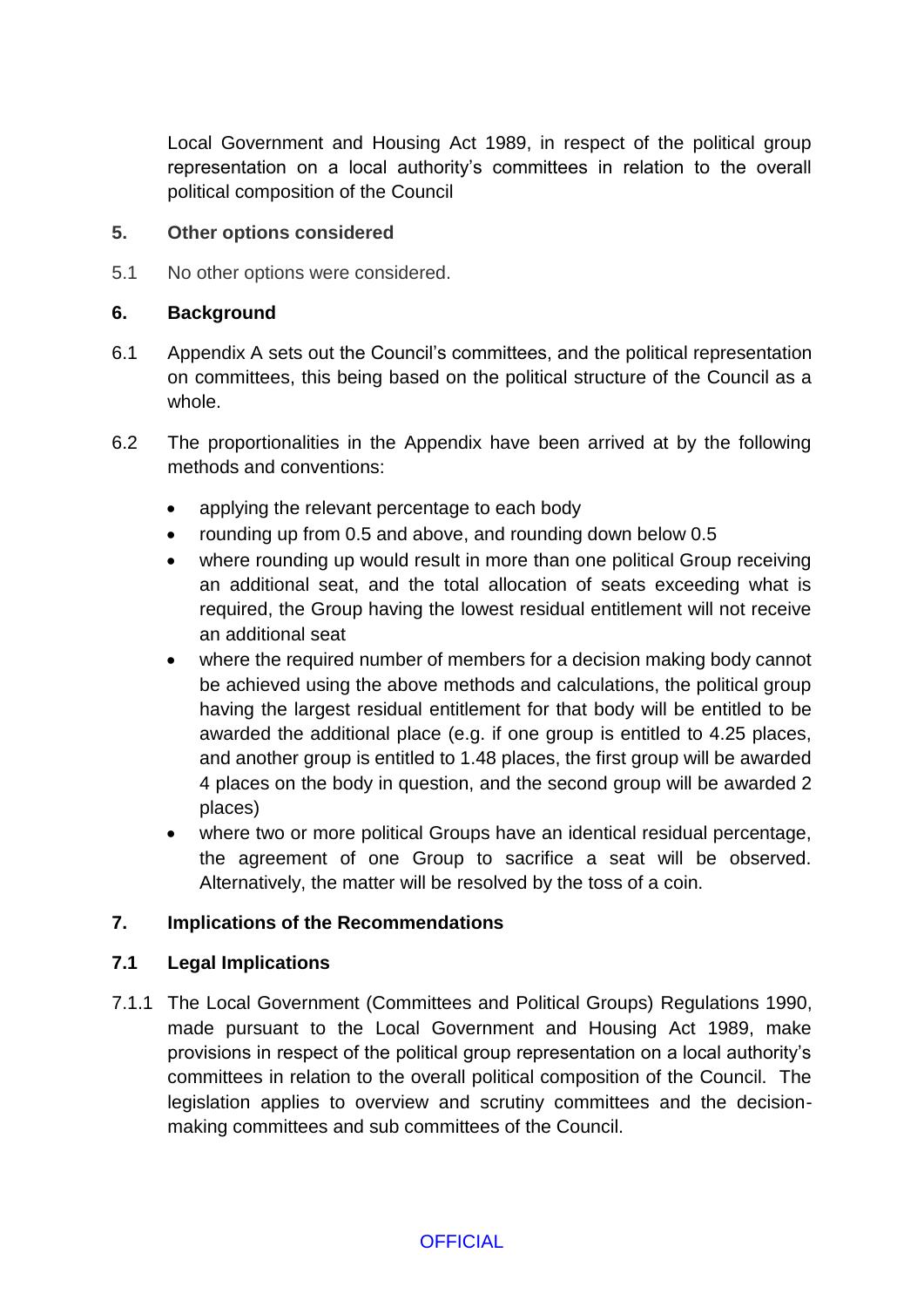- 7.1.2 The legislation requires that, where proportionality applies, and seats are allocated to different political groups, the authority must abide by the following principles, so far as is reasonably practicable:
- 7.1.3 Not all of the seats can be allocated to the same political Group (i.e. there are no single group committees).
- 7.1.4 The majority of the seats on the body are to be allocated to a political Group with a majority membership of the authority.
- 7.1.5 The total number of seats on all ordinary committees and sub committees allocated to each Political Group bears the same proportion to the proportion on the full Council.
- 7.1.6 The number of seats on each ordinary committee allocated to each Political Group bears the same proportion to the proportion on full Council.
- 7.1.7 The proposals contained in this report meet the requirements of the legislation.
- 7.1.8 The 1990 Regulations require Political Group Leaders to notify the Proper Officer of the Groups' nominations to the bodies in question.

### **7.2 Finance Implications**

7.2.1 There are no direct finance implications.

## **7.3 Policy Implications**

7.3.1 There are no direct implications for policy.

## **7.4 Equality Implications**

7.4.1 There are no direct implications for equality.

### **7.5 Human Resources Implications**

7.5.1 There are no direct human resource implications.

### **7.6 Risk Management Implications**

7.6.1 Failure to comply with the Act and Regulations when appointing its committee memberships would leave the Council open to legal challenge.

## **7.7 Rural Communities Implications**

7.7.1 There are no direct implications for rural communities.